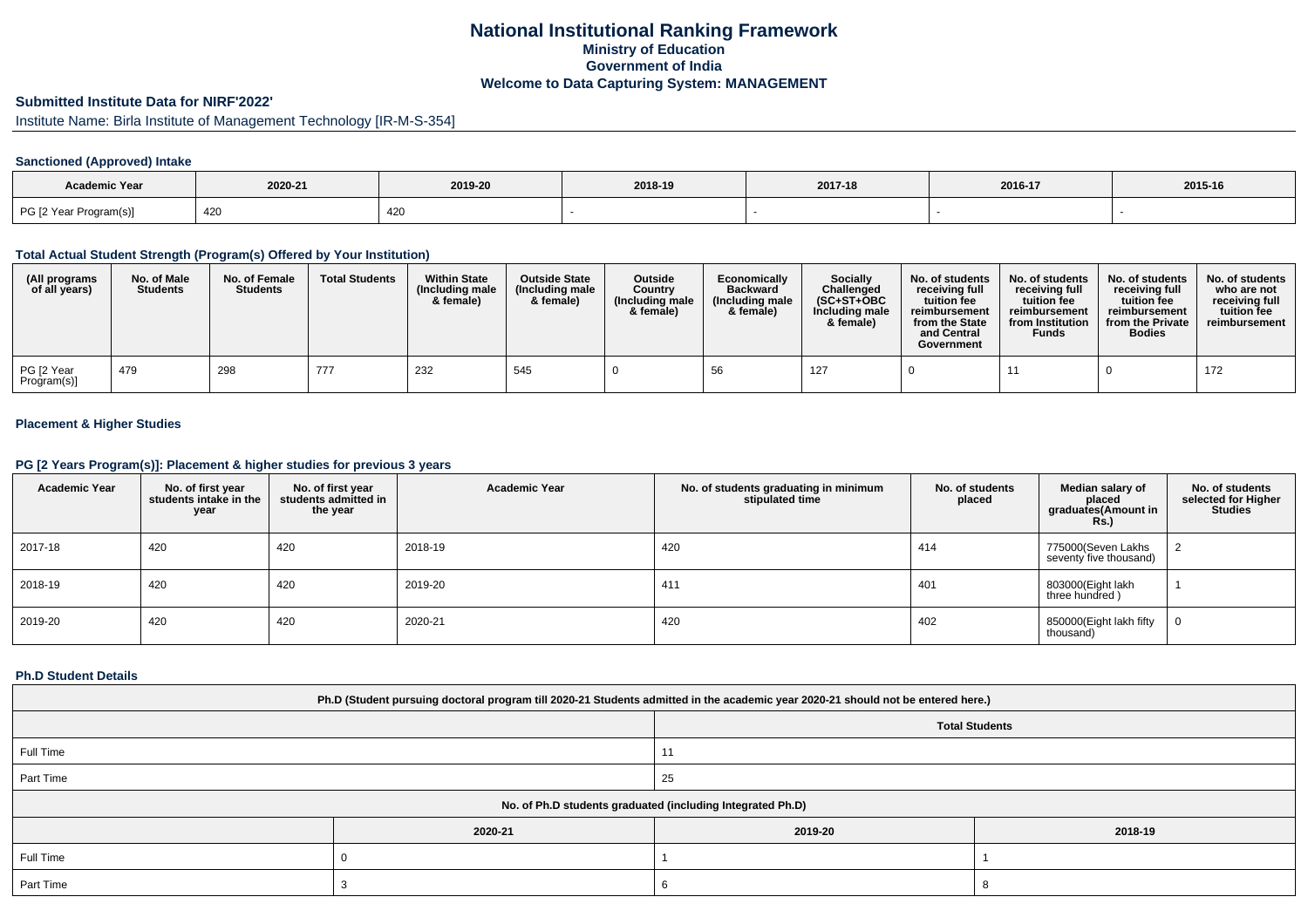#### **Financial Resources: Utilised Amount for the Capital expenditure for previous 3 years**

| Academic Year                                                                                                                                                                  | 2020-21                                                                        | 2019-20                                                                              | 2018-19                                                                                   |  |  |  |  |  |
|--------------------------------------------------------------------------------------------------------------------------------------------------------------------------------|--------------------------------------------------------------------------------|--------------------------------------------------------------------------------------|-------------------------------------------------------------------------------------------|--|--|--|--|--|
|                                                                                                                                                                                | <b>Utilised Amount</b>                                                         | <b>Utilised Amount</b>                                                               | <b>Utilised Amount</b>                                                                    |  |  |  |  |  |
| Annual Capital Expenditure on Academic Activities and Resources (excluding expenditure on buildings)                                                                           |                                                                                |                                                                                      |                                                                                           |  |  |  |  |  |
| Library (Books, Journals and e-Resources only)                                                                                                                                 | 840561 (six hundred and eighty seven thousand six hundred<br>and forty three ) | 687643 (Six Lakh eighty seven thousand six hundred and forty<br>three)               | 1372946 (Thirteen Lakh Seventy Two thousand nine hundred<br>and forty six)                |  |  |  |  |  |
| Expenditure on setting up/upgradation of laboratory                                                                                                                            | 9856045 (Ninety Eight Lakhs Fifty Six Thousands Forty Five)                    | 58233 (Fifty eight lakh twenty three thousand three hundred<br>and sixty)            | 3038443 (Thirty Lakh thirty eight thousand four hundred and<br>forty three)               |  |  |  |  |  |
| Other expenditure on creation of Capital Assets (For setting up<br>classrooms, seminar hall, conference hall, library excluding<br>expenditure on Land , Building, Roads etc.) | 2519702 (Twenty Five Lakhs Nineteen Thousands Six<br>Hundred And Fifty Nine)   | 27907695 (Two Crore seventy nine lakh seven thousand six<br>hundred and ninety five) | 22826663 (Two crore twenty eight lakh twenty six thousand six<br>hundred and sixty three) |  |  |  |  |  |

### **Financial Resources: Utilised Amount for the Operational expenditure for previous 3 years**

| <b>Academic Year</b>                                                                                                              | 2020-21                                                      | 2019-20                                                      | 2018-19                                                          |  |  |  |  |  |  |
|-----------------------------------------------------------------------------------------------------------------------------------|--------------------------------------------------------------|--------------------------------------------------------------|------------------------------------------------------------------|--|--|--|--|--|--|
|                                                                                                                                   | <b>Utilised Amount</b>                                       | <b>Utilised Amount</b>                                       | <b>Utilised Amount</b>                                           |  |  |  |  |  |  |
|                                                                                                                                   | <b>Annual Operational Expenditure</b>                        |                                                              |                                                                  |  |  |  |  |  |  |
| Salaries (Teaching and Non Teaching staff)                                                                                        | 220926815 (two hundred twenty million nine hundred twenty    | 242607415 (Twenty Four crore twenty six lakh seven thousand  | 205685547 (Twenty crore fifty six lakh eighty five thousand five |  |  |  |  |  |  |
|                                                                                                                                   | six thousand eight hundred fifteen)                          | four hundred and fifteen)                                    | hundred and forty seven)                                         |  |  |  |  |  |  |
| Maintenance of Academic Infrastructure or consumables and                                                                         | 157260794 (one hundred fifty seven million two hundred sixty | 218687576 (Twenty one crore eighty six lakh eighty seven     | 217116577 (Twenty one crore seventy one lakh sixteen             |  |  |  |  |  |  |
| other running expenditures(excluding maintenance of hostels<br>and allied services, rent of the building, depreciation cost, etc) | thousand seven hundred ninety four)                          | thousand five hundred and seventy six)                       | thousand five hundred and seventy seven)                         |  |  |  |  |  |  |
| Seminars/Conferences/Workshops                                                                                                    | 1273720 (one million two hundred seventy three thousand      | 6291982 (Sixty two lakh ninety one thousand nine hundred and | 4034764 (Forty lakh thirty four thousand seven hundred and       |  |  |  |  |  |  |
|                                                                                                                                   | seven hundred twenty)                                        | eighty two)                                                  | sixty four)                                                      |  |  |  |  |  |  |

## **Sponsored Research Details**

| <b>Financial Year</b>                    | 2020-21            | 2019-20                                                             | 2018-19                                                       |
|------------------------------------------|--------------------|---------------------------------------------------------------------|---------------------------------------------------------------|
| Total no. of Sponsored Projects          |                    |                                                                     |                                                               |
| Total no. of Funding Agencies            |                    |                                                                     |                                                               |
| Total Amount Received (Amount in Rupees) | 7500000            | 4123421                                                             | 2807233                                                       |
| Amount Received in Words                 | Seventy Five Lakhs | Forty One lakh twenty three thousand four hundred and twenty<br>one | Twenty eight lakh seven thousand two hundred and thirty three |

### **Consultancy Project Details**

| <b>Financial Year</b>                    | 2020-21                        | 2019-20                                                | 2018-19                                      |
|------------------------------------------|--------------------------------|--------------------------------------------------------|----------------------------------------------|
| Total no. of Consultancy Projects        |                                |                                                        |                                              |
| Total no. of Client Organizations        |                                |                                                        |                                              |
| Total Amount Received (Amount in Rupees) | 2051000                        | 5420400                                                | 6148000                                      |
| Amount Received in Words                 | two million fifty one thousand | five million four hundred twenty thousand four hundred | six million one hundred forty eight thousand |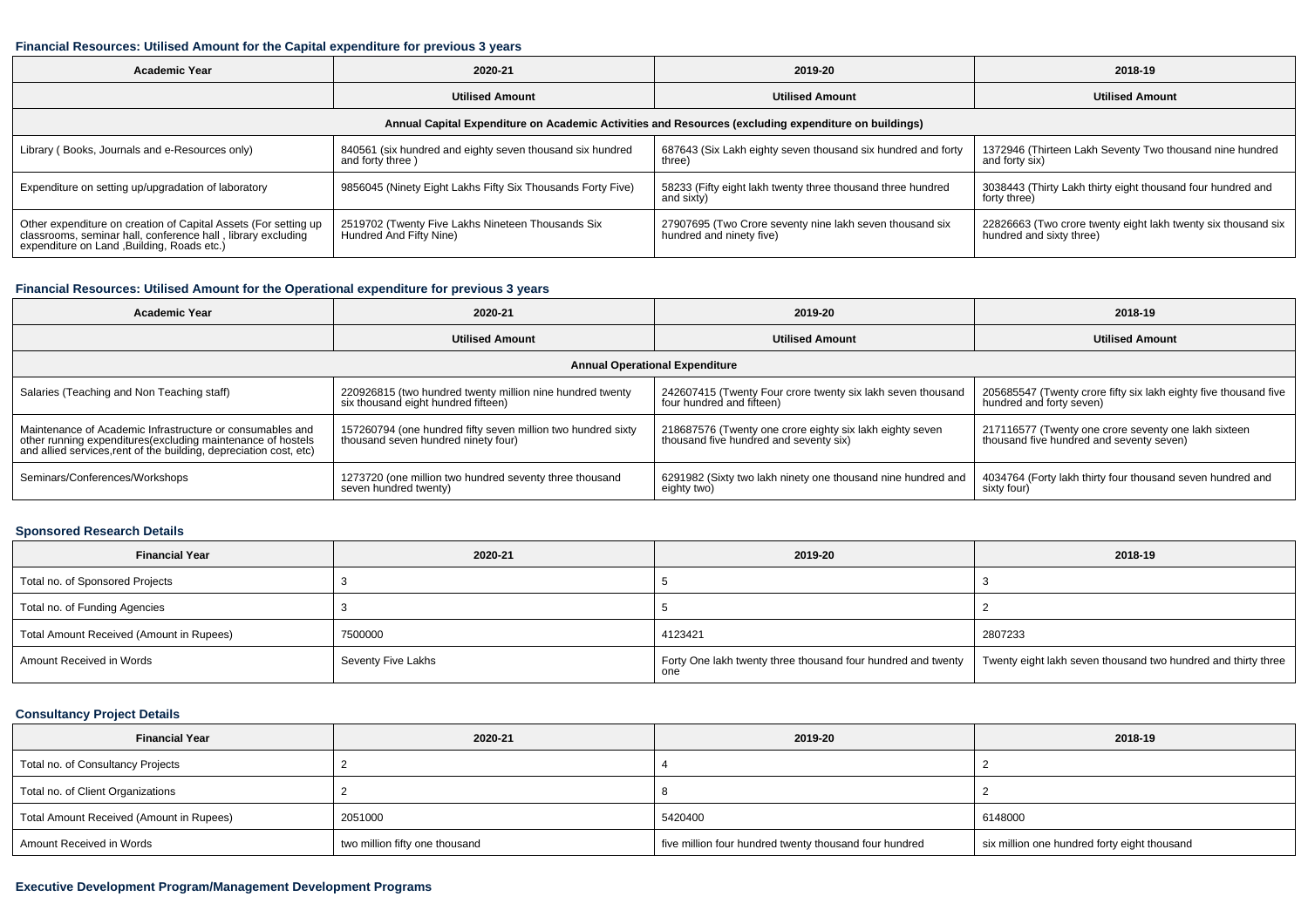| <b>Financial Year</b>                                                             | 2020-21                                   | 2019-20                                                                    | 2018-19                                                                     |
|-----------------------------------------------------------------------------------|-------------------------------------------|----------------------------------------------------------------------------|-----------------------------------------------------------------------------|
| Total no. of Executive Development Programs/ Management<br>Development Programs   | 21                                        | 20                                                                         | 28                                                                          |
| Total no. of Participants                                                         | 3098                                      | 590                                                                        | 2040                                                                        |
| Total Annual Earnings (Amount in Rupees)(Excluding Lodging<br>& Boarding Charges) | 800440                                    | 12946963                                                                   | 14412383                                                                    |
| Total Annual Earnings in Words                                                    | eight hundred thousand four hundred forty | twelve million nine hundred forty six thousand nine hundred<br>sixty three | fourteen million four hundred twelve thousand three hundred<br>eighty three |

## **PCS Facilities: Facilities of physically challenged students**

| 1. Do your institution buildings have Lifts/Ramps?                                                                                                         | Yes, more than 80% of the buildings |
|------------------------------------------------------------------------------------------------------------------------------------------------------------|-------------------------------------|
| 2. Do your institution have provision for walking aids, including wheelchairs and transportation from one building to another for<br>handicapped students? | Yes                                 |
| 3. Do your institution buildings have specially designed toilets for handicapped students?                                                                 | Yes, more than 80% of the buildings |

# **Faculty Details**

| Srno           | Name                                                  | Age | Designation                                         | Gender | Qualification | Experience (In<br>Months) | Currently working<br>with institution? | <b>Joining Date</b> | <b>Leaving Date</b>      | <b>Association type</b> |
|----------------|-------------------------------------------------------|-----|-----------------------------------------------------|--------|---------------|---------------------------|----------------------------------------|---------------------|--------------------------|-------------------------|
| $\overline{1}$ | ANUPAM VARMA                                          | 75  | Dean / Principal /<br>Director / Vice<br>Chancellor | Male   | Ph.D          | 548                       | Yes                                    | 08-11-2005          | -−                       | Adhoc / Contractual     |
| $\overline{2}$ | <b>HARIVANSH</b><br><b>CHATURVEDI</b>                 | 65  | Dean / Principal /<br>Director / Vice<br>Chancellor | Male   | Ph.D          | 468                       | Yes                                    | 02-09-1999          | --                       | Adhoc / Contractual     |
| 3              | <b>KISHAN CHAND</b><br>ARORA                          | 70  | Professor                                           | Male   | Ph.D          | 516                       | Yes                                    | 01-07-2005          | $\overline{\phantom{a}}$ | Regular                 |
| 4              | AJOY KUMAR DEY                                        | 74  | Professor                                           | Male   | Ph.D          | 458                       | Yes                                    | 26-05-2004          | ⊷.                       | Regular                 |
| 5              | <b>GOKULNANDA</b><br><b>PATEL</b>                     | 66  | Professor                                           | Male   | Ph.D          | 477                       | Yes                                    | 24-06-2004          | $\sim$                   | Regular                 |
| 6              | <b>JAGDISH</b><br><b>SHETTIGAR</b>                    | 73  | Professor                                           | Male   | Ph.D          | 480                       | Yes                                    | 24-09-2007          | $\overline{\phantom{a}}$ | Regular                 |
| $\overline{7}$ | <b>ARVIND</b><br><b>VIRENDRANATH</b><br><b>SHUKLA</b> | 60  | Professor                                           | Male   | Ph.D          | 420                       | Yes                                    | 25-08-2008          | $\overline{\phantom{a}}$ | Regular                 |
| 8              | DHRUVA CHAK                                           | 69  | Professor                                           | Male   | <b>PGDBA</b>  | 552                       | Yes                                    | 15-09-2009          | $\overline{\phantom{a}}$ | Regular                 |
| 9              | <b>ASHOK KUMAR</b><br><b>MALHOTRA</b>                 | 70  | Other                                               | Male   | CA            | 550                       | Yes                                    | 01-09-2004          | $\overline{\phantom{a}}$ | Adhoc / Contractual     |
| 10             | <b>ARUNADITYA</b><br>SAHAY                            | 79  | Dean / Principal /<br>Director / Vice<br>Chancellor | Male   | Ph.D          | 696                       | Yes                                    | 11-10-2010          | --                       | Regular                 |
| 11             | RICHARD JOHN<br><b>MASILAMANI</b>                     | 75  | Professor                                           | Male   | <b>MBA</b>    | 612                       | Yes                                    | 24-04-2006          | --                       | Adhoc / Contractual     |
| 12             | <b>SUNIL SANGRA</b>                                   | 56  | Professor                                           | Male   | PGDM          | 396                       | Yes                                    | 19-09-2012          | --                       | Adhoc / Contractual     |
| 13             | SANJIVA SHANKAR<br><b>DUBEY</b>                       | 63  | Professor                                           | Male   | <b>PGDBM</b>  | 480                       | Yes                                    | 14-07-2016          | --                       | Adhoc / Contractual     |
|                |                                                       |     |                                                     |        |               |                           |                                        |                     |                          |                         |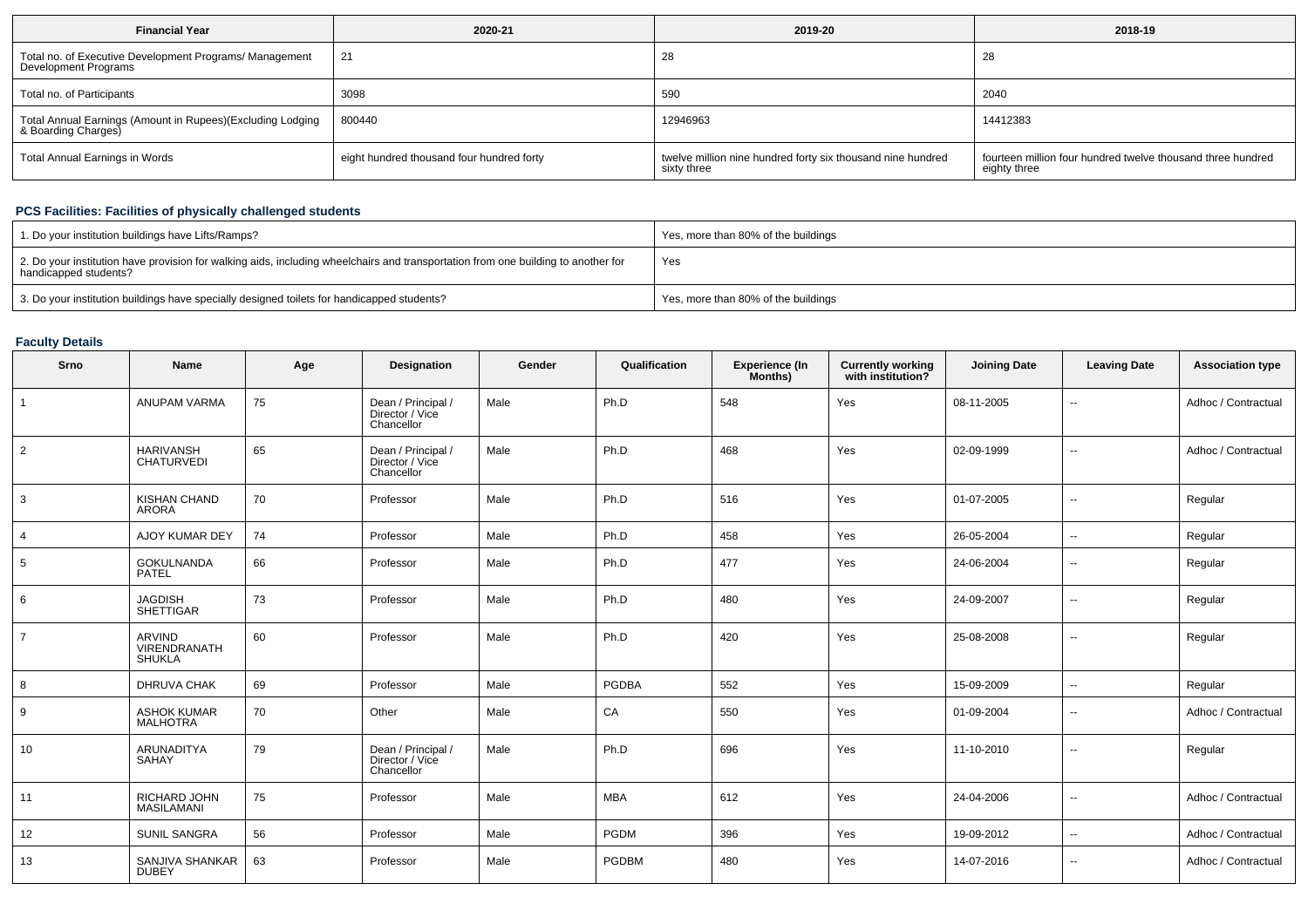| 14 | <b>AMARNATH BOSE</b>              | 62 | Professor                  | Male   | Ph.D        | 468 | Yes | 17-06-2009 | $\sim$                   | Regular             |
|----|-----------------------------------|----|----------------------------|--------|-------------|-----|-----|------------|--------------------------|---------------------|
| 15 | <b>RAHUL SINGH</b>                | 47 | Professor                  | Male   | Ph.D        | 273 | Yes | 20-05-2002 | Ξ.                       | Regular             |
| 16 | LAKSHMANAN<br>RAMANI              | 53 | Professor                  | Male   | Ph.D        | 396 | Yes | 03-04-2003 | $\sim$                   | Regular             |
| 17 | <b>MANOSI</b><br><b>CHAUDHURI</b> | 48 | Professor                  | Female | Ph.D        | 205 | Yes | 29-06-2004 | $\sim$                   | Regular             |
| 18 | <b>ABHA RISHI</b>                 | 48 | Associate Professor        | Female | Ph.D        | 292 | Yes | 10-06-2006 | $\sim$                   | Regular             |
| 19 | <b>GIRISH JAIN</b>                | 49 | Associate Professor        | Male   | Ph.D        | 266 | Yes | 10-05-2007 | --                       | Regular             |
| 20 | ANUJ SHARMA                       | 46 | Associate Professor        | Male   | Ph.D        | 252 | Yes | 09-05-2006 | Ξ.                       | Regular             |
| 21 | <b>VINEETA DUTTA</b>              | 49 | Associate Professor        | Female | Ph.D        | 246 | Yes | 01-10-2007 | $\sim$                   | Regular             |
| 22 | <b>MANOJ KUMAR</b><br>PANDEY      | 53 | Associate Professor        | Male   | MMS         | 332 | Yes | 01-12-2011 | $\sim$                   | Regular             |
| 23 | <b>MANOJ KUMAR</b><br><b>PANT</b> | 50 | Associate Professor        | Male   | <b>PGDM</b> | 285 | Yes | 16-01-2012 | $\sim$                   | Regular             |
| 24 | PANKAJ PRIYA                      | 53 | Professor                  | Male   | Ph.D        | 375 | Yes | 31-03-2008 | $\sim$                   | Regular             |
| 25 | <b>MEENA BHATIA</b>               | 47 | Associate Professor        | Female | Ph.D        | 223 | Yes | 02-07-2013 | $\sim$                   | Regular             |
| 26 | <b>KRISHNA</b><br>AKALAMKAM       | 52 | Associate Professor        | Male   | Ph.D        | 361 | Yes | 02-07-2012 | $\sim$                   | Adhoc / Contractual |
| 27 | <b>GAGAN KATIYAR</b>              | 47 | Associate Professor        | Male   | Ph.D        | 316 | Yes | 01-03-2003 | $\sim$                   | Regular             |
| 28 | ARCHANA<br><b>SHRIVASTAVA</b>     | 49 | Associate Professor        | Female | Ph.D        | 302 | Yes | 12-09-2008 | --                       | Regular             |
| 29 | JAYA GUPTA                        | 48 | Associate Professor        | Female | Ph.D        | 336 | Yes | 01-05-2008 | $\overline{a}$           | Regular             |
| 30 | POOJA MISRA                       | 50 | Associate Professor        | Female | Ph.D        | 302 | Yes | 01-05-2008 | Ξ.                       | Regular             |
| 31 | <b>SOURABH</b><br><b>BISHNOI</b>  | 48 | Associate Professor        | Male   | Ph.D        | 254 | Yes | 13-03-2009 | $\sim$                   | Regular             |
| 32 | SOMONNOY<br><b>GHOSH</b>          | 54 | Associate Professor        | Male   | Ph.D        | 274 | Yes | 05-06-2013 | $\sim$                   | Regular             |
| 33 | NAVIN KUMAR<br>SHRIVASTAVA        | 45 | <b>Assistant Professor</b> | Male   | Ph.D        | 229 | Yes | 19-03-2008 | $\sim$                   | Regular             |
| 34 | RAJEEV SHARMA                     | 47 | Other                      | Male   | C.W.A.      | 288 | Yes | 02-01-2008 | $\sim$                   | Regular             |
| 35 | HIMANSHI TIWARI                   | 41 | <b>Assistant Professor</b> | Female | Ph.D        | 240 | Yes | 10-05-2007 | --                       | Regular             |
| 36 | <b>KAPIL GARG</b>                 | 44 | <b>Assistant Professor</b> | Male   | Ph.D        | 194 | Yes | 12-05-2008 | $\sim$                   | Regular             |
| 37 | <b>MONIKA MITTAL</b>              | 39 | <b>Assistant Professor</b> | Female | <b>MBA</b>  | 169 | Yes | 25-06-2007 | $\sim$                   | Regular             |
| 38 | NIMISHA SINGH                     | 47 | <b>Assistant Professor</b> | Female | Ph.D        | 210 | Yes | 06-08-2008 | ш.                       | Regular             |
| 39 | CHANCHAL<br><b>KUSHWAHA</b>       | 49 | Other                      | Male   | <b>MCA</b>  | 256 | Yes | 12-09-2005 | u.                       | Regular             |
| 40 | <b>ARCHANA SINGH</b>              | 42 | <b>Assistant Professor</b> | Female | Ph.D        | 192 | Yes | 10-04-2013 | ш.                       | Regular             |
| 41 | <b>SALONI SINHA</b>               | 48 | <b>Assistant Professor</b> | Female | M.A         | 266 | Yes | 02-06-2014 | ш.                       | Regular             |
| 42 | <b>ITILEKHA DASH</b>              | 48 | <b>Assistant Professor</b> | Female | Ph.D        | 220 | Yes | 01-07-2016 | $\overline{\phantom{a}}$ | Regular             |